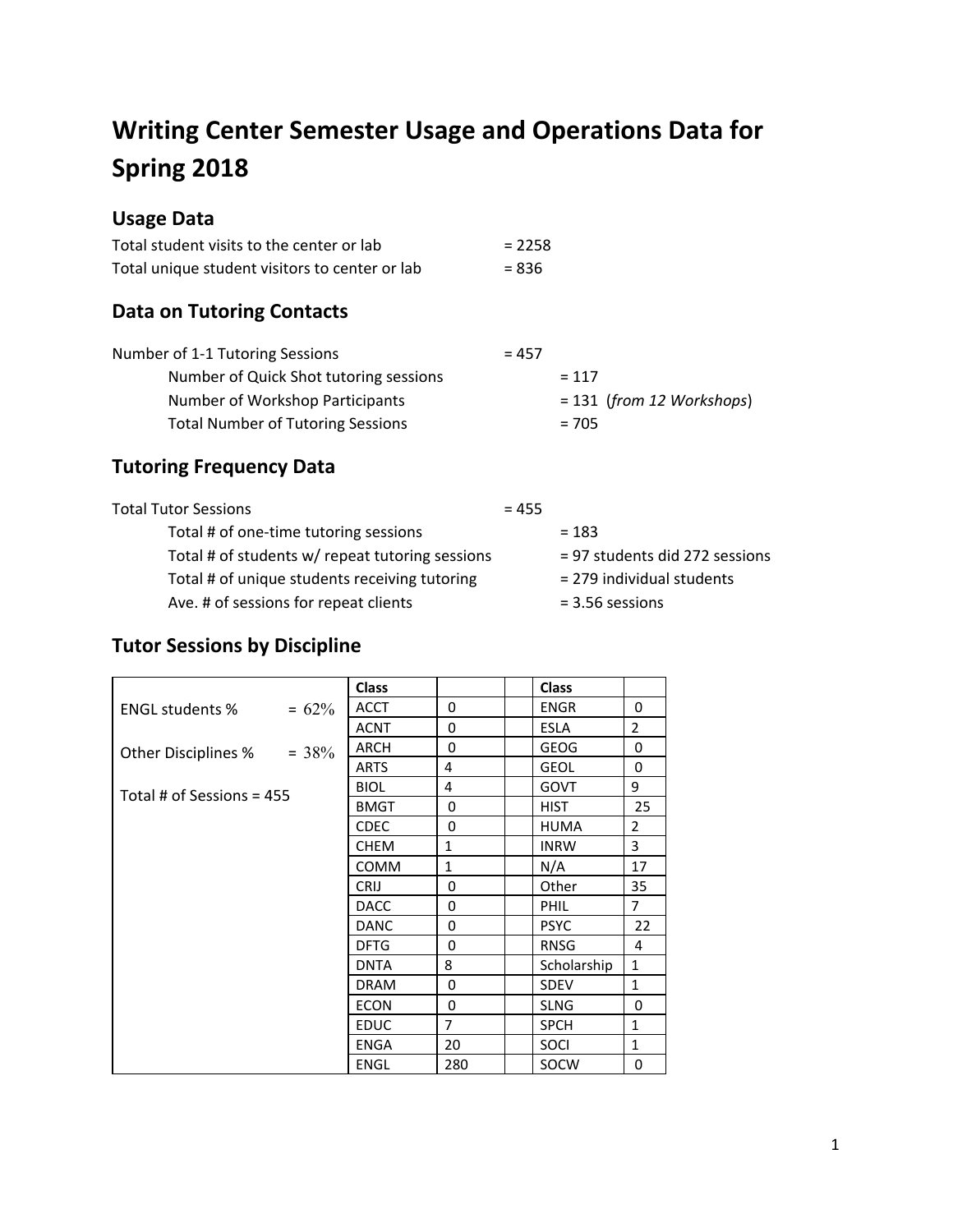### **Orientations**

Number of Student Orientations = 20 Estimated Number of Students Oriented= 347

## **Required vs Non-Required Tutoring %**



30% required

70% not required

## **Face-to-Face vs. Online Tutoring**



96 % of sessions were face-to-face

or 18 of 448 online sessions

## **Who Do We Tutor**



2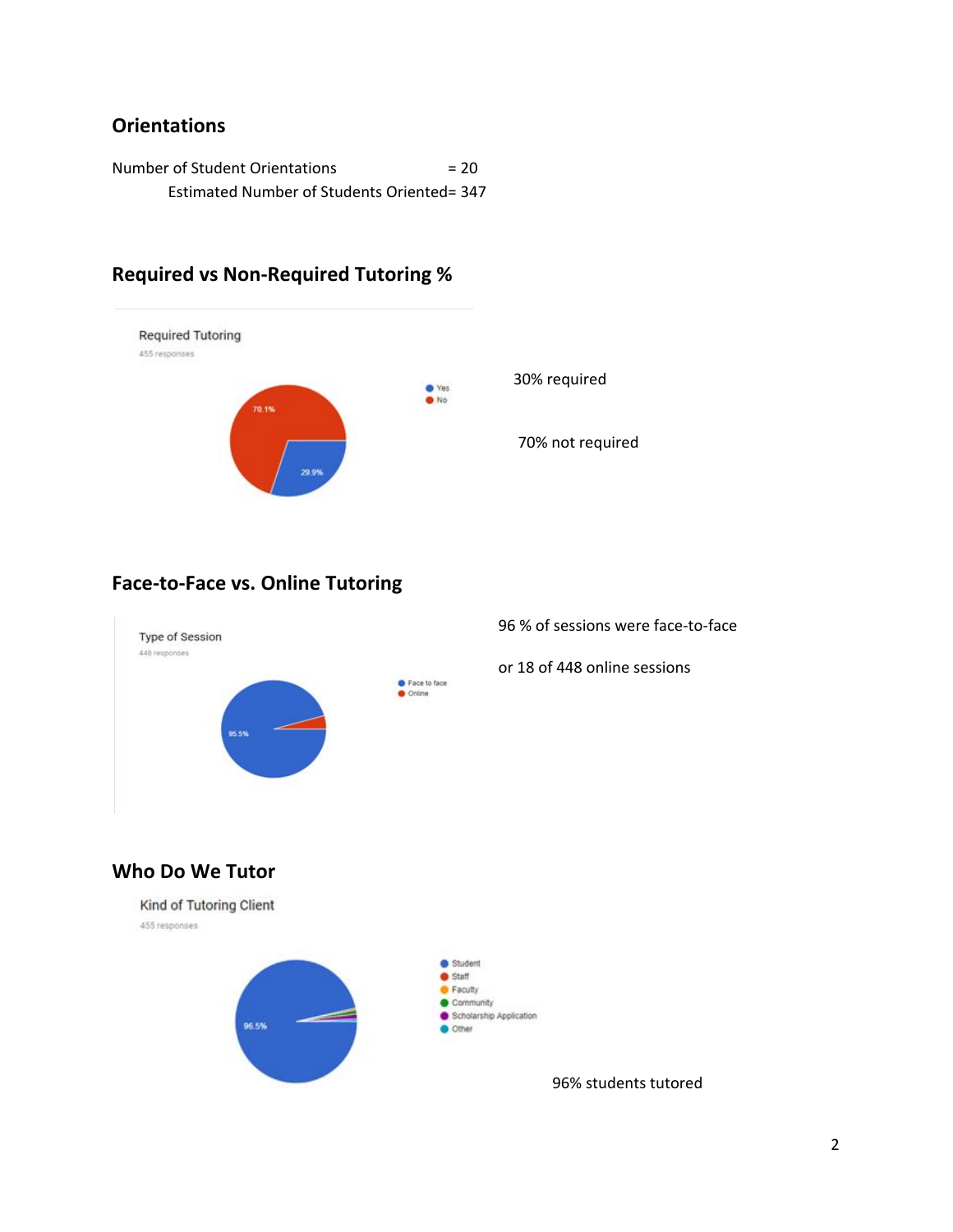### **Tutor Session Feedback from Students**

Scale:  $1 = not helpful to 5 = very helpful$ 



#### **90 % rated very helpful**

**97% rated 4 or above**

#### **Sample of feedback from students**

Very good. Thank you

She was very helpful

He was very helpful. He helped me clean up my essay and talked about the different writing style needed for this kind of essay

Jerry was outstanding for one of his first training sessions. They had me begin by reading my essays aloud and the ideas came from there. He helped me tremendously and I'm grateful I actually showed up for the session. Also, Cristal was extremely helpful with extra added ideas.

Amber was so helpfull to me,she really made so clear what i had to do .she was very patient with me .

Julie, my tutor, helped me figure out what i need to do for assignment but seemed confused as was I about what Mr Johnston is wanting me to do

She helped me correct my grammar and word count and was extremely helpful and friendly. Thank you! :) Cristal was so helpful. It was a great session and I am glad this is made available for the community as well. This is perfect for people like myself who are out of school but still need guidance. This is also a great service for those who have busy lives, non traditional students and those who are limited to transportation or a disability. Please keep this service going! I love it so much!!! I do not have many Saturdays off to work on my material but its nice to know I can set up a session in advance to work on my writing skills with a tutor. I hope the writing lab expands to other days too. Keep up the great work.

AJ was very helpful in getting ideas flowing in my head. He opened up many different views on the approach i was taking in writing my paper. He was friendly and easy to talk to.

i needed more time but she was very helpful and patient .

Very sweet and gave great advice. Hope to see her again.

She was trying to help me understand the issues, so in the future I would be able to write better sentences.

Wesley was very helpful and informative. Thank you! :)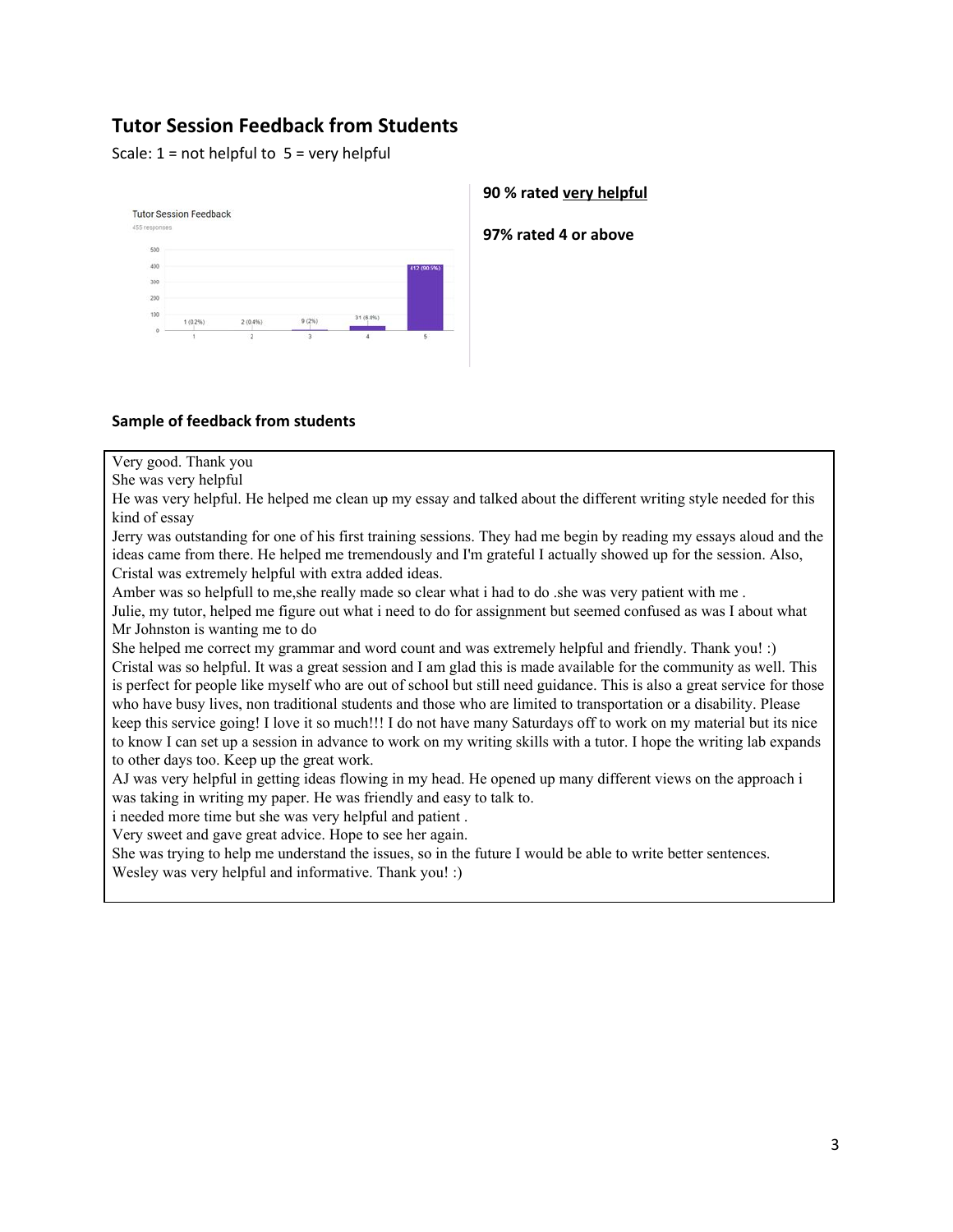#### **Word Cloud of ALL Student Feedback on Tutoring Sessions**



### **Writing Center Staff Information**

| Number of Academic Specialists |                                |       |       |
|--------------------------------|--------------------------------|-------|-------|
|                                | <b>Number of Hourly Tutors</b> |       | $= 8$ |
| Number of Work Study Tutors    |                                |       | $= 5$ |
|                                | Number of QEP Tutors           | $= 1$ |       |

Names of Writing Center Staff and Tutoring Level for Spring 2018: 15

- Carlos Lopez (Lvl 3+ Academic Program Specialist
- Juliet Trevino (Lvl 3+ Tutor)
- Samantha Lerma (Lvl 3+ Tutor)
- Maria Chavez (Lvl 3+ Tutor)
- AJ Arellano (Lvl 3+ Tutor)
- Wesley Carrera (Lvl 3+ Tutor)
- Crystal Escobales (Lvl 3+ Tutor)
- Cristal Mendez (Lvl 3+ Tutor)
- Amber Meyer (Lvl 1 Tutor)
- Gerry Hernandez (Lvl 1 Tutor)
- Raul Martinez (Lvl 1 Tutor)
- Sabrina Rivas (Work Study)
- Misty Berry (Work Study)
- Brittany Gonzales-Madsen (Work Study)
- Karen Briere (Lvl 1 QEP Tutor)

#### **CRLA Tutor Training Information**

#### **Total # of Tutors in Training = 10**

--4 Writing Center tutors, 6 INRW Lab Tutors Certified Tutors Level 1 Trained during term  $= 9$